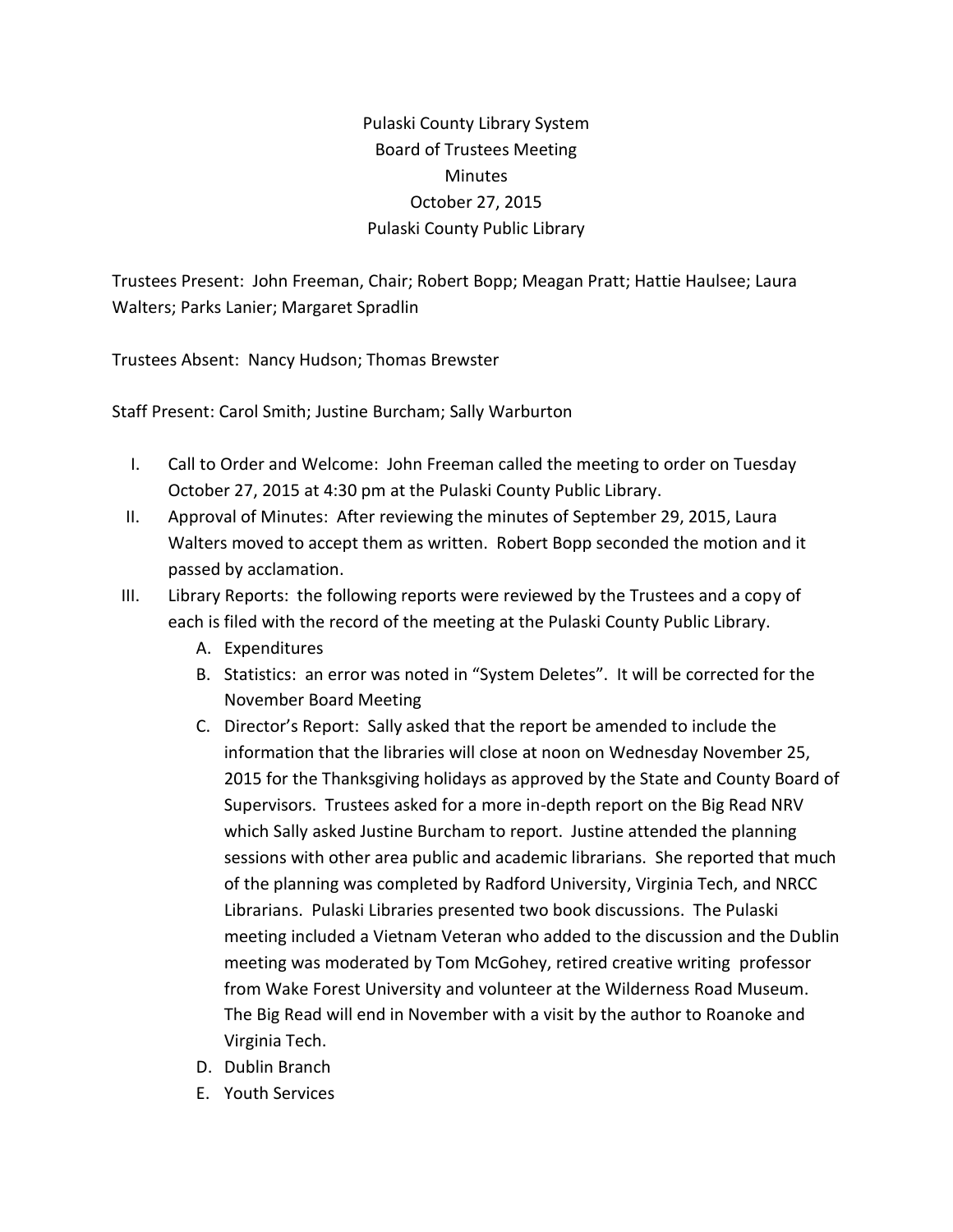- F. Technology
- IV. Follow-up from Previous Meetings and Other Reports:
	- A. Old School Board Office Storage: the Board of Supervisors, in closed session, decided to tear down the building after accessing what can be salvaged for reuse. The library has removed all the items that we were storing there and will help county personnel to take out other items that are no longer being used by the library.
	- B. Computer Use Policy: Carol Smith asked that this issue be placed on the agenda and expressed her concerns that some patrons are using the library computers for extended periods of time. The library is then losing statistics on computer usage which Carol uses to determine when to replace computers. Justine Burcham spoke on privacy rights, the inability of library staff to control what patrons are viewing on the computers, and offered the possibility that staff can attempt to keep an accurate accounting of statistics every 2 hours for those patrons using a computer for longer periods. There followed a discussion of computer use with many suggestions and questions by Trustees including: can statistics be gathered on time used rather than individual checkouts (this would be difficult without purchasing expensive software); is anything being downloaded and stored on the machines by the patrons (no); concerns that people are moving to different computers if the machine locks-up (easily fixed by staff), purchase more expensive computers for gaming (a possibility). Sally Warburton expressed concern that the libraries not limit certain customers' access in any way as per the standards of the American Library Association's Freedom to Read and Freedom to View. It was determined that the policy as stated at this time does not need to be amended. Staff will discuss the issue at a staff meeting in order to ensure that the policy is being interpreted consistently for all patrons.
- V. New Business:
	- A. Trustees with terms ending December 31, 2015: John Freeman has served 2 full terms and as per the Board By-Laws cannot be reappointed. Hattie Haulsee asked to be replaced on the Board.
	- B. Board Officers' Nominations Committee: John Freeman and Laura Walters, current chair and vice-chair, agreed to serve.
	- C. Financial Disclosure Form: forms were distributed and completed by several Trustees. Forms will be forwarded to County Administration as mandated by the State.
	- D. Repairs to back of Pulaski building: Sally explained the repairs and the reasons for closing that entrance due to safety issues. The porch supports, brick sidewalk